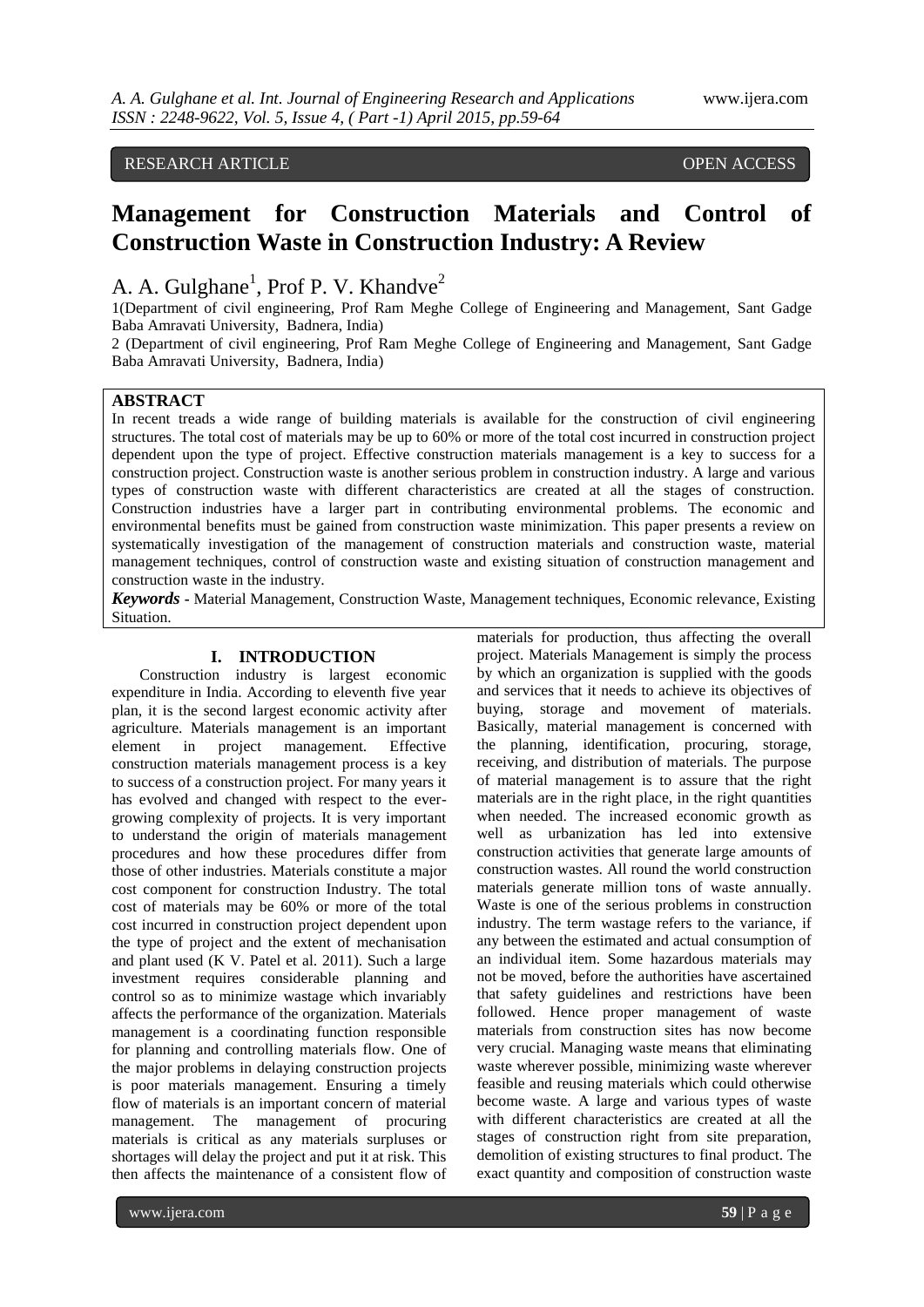generated throughout the projects are difficult to be identified as they are keep on changing due to the dynamic nature of the construction activities. A different stage of construction generates different types and composition of waste. However, the generation of construction waste is predictable based on the building design and procurement of the building materials. The nature of waste composition might be different at various construction stages. Thus waste generation throughout the construction stages needs to be identified and quantified to minimize the wastage.

## **II. MANAGEMENT OF CONSTRUCTION MATERIALS**

An essential factor adversely affecting the performance of construction projects is the improper management of materials during site activities (N B. Kasim. 2008). Material is the main component in any of the construction projects. Therefore, if the material management in construction projects is not managed properly it will create a major project cost variance. The total cost of the project can be well controlled by taking corrective actions towards the cost variance occur in the project. (T. Phani Madhavi et al. 2013, Alin Veronika et al. 2006). Studies by the Construction Industry Institute (CII) have shown that materials and installed equipment can make up 50– 60%of the total project cost and impact 80%of its schedule (C H. Caldas et al. 2014). During the last few years, enormous growth in infrastructure has been found, by wide range of diversity construction organization (S V. Desale et al. 2013). Fundamental Principles of Site Material Management enlightens the factors considered during site layout and planning for efficient material management. Ineffective material management practices are evident on many projects and cause considerable waste in time and money. (H. Randolph et al. 2005, Pauline Jeruto Keitany et al. 2014). For managing a productive and cost efficient site efficient material management is very essential. The materials management system in any project insure that the right quality of material and quantity of materials are appropriately selected, effectively purchased, properly delivered and safely handled on site in a timely manner and at a proper reasonable cost. (G.Kanimozhi et al, 2014, S. Donyavi et al. 2009). Any organizations need to put their effects for proper materials management techniques for the effectiveness of project execution. Material management involves storage, identification, retrieval, transport, and construction methods. Each of above is indelibly linked to ensure safety, productivity, and schedule performance. According to Kini (1999), materials management is an indispensable part of the project management which can be integrated with engineering to provide an end product that meets the client's requirements

and is cost effective. Over the years, materials management in any construction project has become a critical component of successful project execution. (Carlos H. Caldas et al, 2014, C.K.Georgekutty et al. 2012). There should be a centralised material management team co-ordination between the site and the organization so that effective material management strategies can be applied and monitored. Construction materials management may present similarities at the conceptual level but the implementation details vary. Material planning considers materials in the order of requirement at site (S V. Desale et al. 2013). Material procurement and storage on construction sites need to be properly planned and executed to avoid the negative impacts of material shortage or excessive material inventory on-site deficiencies in the supply and flow of construction material were often cited as major causes of productivity degradation and financial losses (G.Kanimozhim et al. 2014). It is observed that construction materials are less homogeneous, less standardized, and more numerous than those of manufacturing, and that the characteristics of demand are different. Their should be awareness about material planning & scheduling at every stage of material management. (A R. Patil et al, 2013).

## **III. MATERIAL MANAGEMENT TECHNIQUES**

Materials management is categorized to 5 processes these processes are majorly followed on construction site they are namely 1.Planning, 2.Procurement, 3.Logistics, 4.Handling 5.Waste control processes. Materials planning include quantifying, ordering and scheduling. Companies may have two major levels in planning- micro and macro level. Procurement is described as the purchase of materials and services from outside organizations. (N. Kasim. 2011, C H. Caldas et al. 2014). Purchasing procedure can be described as Step 1 – Material Indent, Step 2 – Enquiry to Vendors, Step 3 – Vendor Comparison, Step 4 – Vendor Selection and Negotiations, Step 5 – Purchase Order, Step 6 – Vendor Evaluation. Receipt system can be divided into 1.Receipt from outside suppliers 2.Receipts from internal divisions. Inspection can happen in two ways 1. Pre- dispatch inspection 2. inspection on the site. There are three methods of inspection 1. Visual 2. Tactile 3. Statistical. Logistics is a concept that emphasizes movement of materials. Materials handling encompasses virtually all aspects of all movements of raw materials, work in process, or finished goods within a construction site. (G. Kanimozhi et al. 2014, K V. Patel et al. 2011). For effective material management the most important materials management functions are (I) Primary Functions is to meet the primary objectives, the primary functions of the materials management are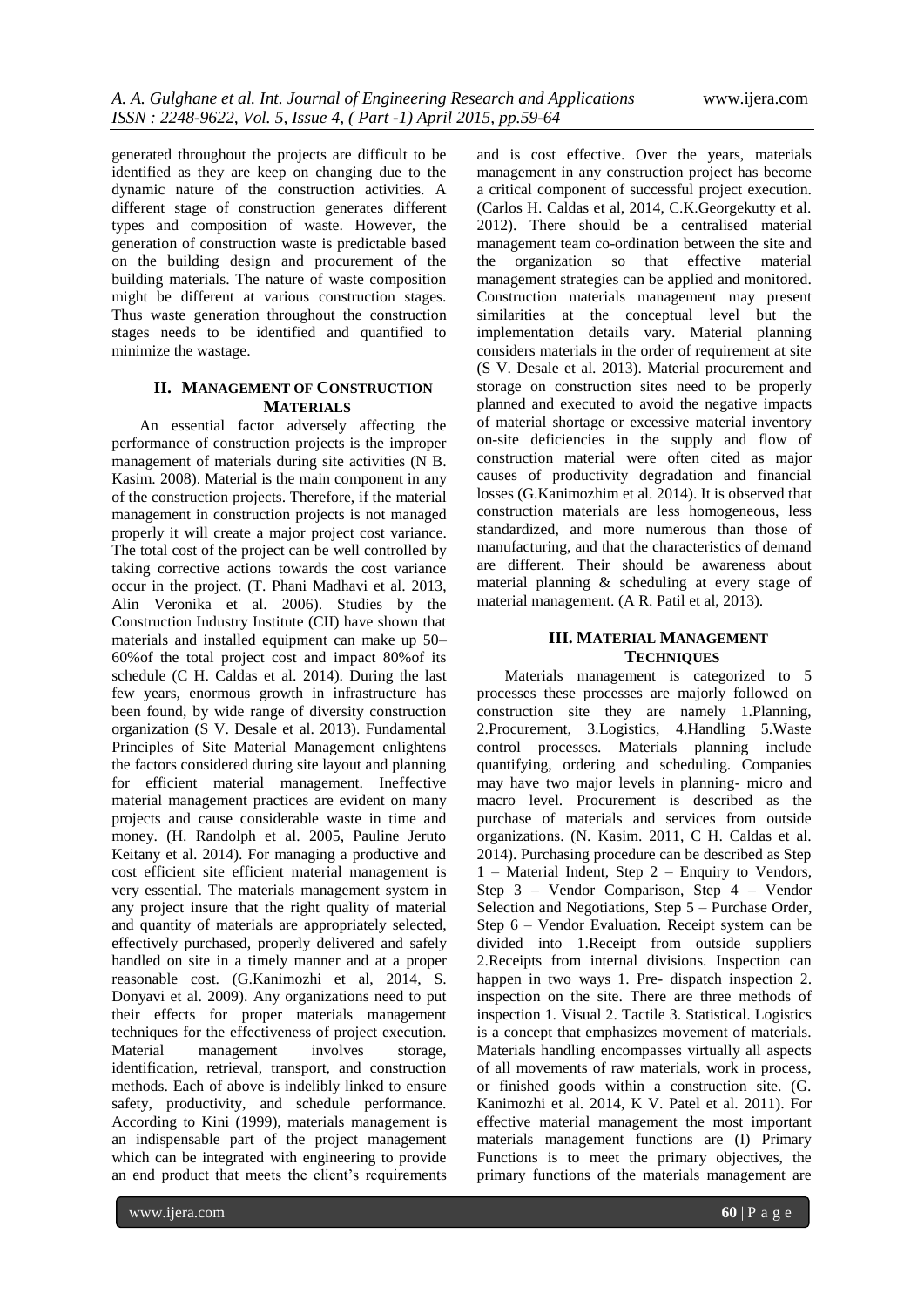given as materials requirements planning (MRP), purchasing, inventory planning and control, ascertaining and maintaining the flow and supply of materials, quality control of materials, departmental efficiency. (II) Secondary functions are standardization and simplification, make and buy decisions, coding and classification of materials, forecasting and planning. (K V. Patel et al 2011). Some other functions in context to material management are: Project Acquisition Strategy,<br>Subcontracting, Expediting, Supplier Ouality Subcontracting, Expediting, Supplier Quality Management .Site Materials Management, Materials Management for Operations and Maintenance, Implementing Materials Management Programs. (Carlos H. Caldas et al. 2014). For effective execution of material management following process can be followed first of all material need generated from site, then material ordered in store after that indent is generated, then check availability in the store after that check for the balance Items after that vendor selection from the approved list then Material Inspection from received stock at last issue of material to the department. (Ashwini R. Patil et al. 2013). Implementation of IT in materials management could facilitate the effective and efficient control of materials on site reducing the human efforts. Implementation of IT includes construction materials planning system, material handling equipment selection advisor, construction materials exchange, and bar-code system (N.B.<br>Kasim et al.2005. 2014). Experimental Experimental methodologies which can also be adopted for management of construction materials are analysis of site and management, analysis on inventory controlling, analysis on purchasing procedures, analysis on procurement and tracking, analysis on costs. (T. Phani Madhavi et al. 2013.

## **IV. EXISTING SITUATION OF MATERIAL MANAGEMENT**

Research has shown that construction materials and equipment may constitute more than 70% of the total cost for a typical construction project (K V. Patel et al. 2011, Pauline Jeruto Keitany et al. 2014). In Indian construction industry currently manual materials management practices and control procedures are unsatisfactory as they are labour intensive, inaccurate and error prone. All these reasons leads to waste and surplus of construction materials, delays in construction projects, decrease in labour productivity and lack of up-to-date and realtime information of the project. An initial assessment of the tools and techniques currently in use in materials management suggests that most of them are under development with a few being used on a commercial basis. (N.B. Kasim et al. 2012). New emerging technologies such as wireless communication system, bar-coding readers and Radio Frequency Identification (RFID) are being adequately used on site to overcome human error and are well integrated with project management systems on construction projects to make the tracking and management of construction materials easier and faster. (T. P. Madhavi et al. 2013, N. Kasim et al. 2013). It has found that scheduling delays occurred in 70%, 40% and 50% of government contracted construction projects in the United Kingdom, India, and United Arab Emirates (UAE) respectively due to improper material management (G.Kanimozhi et al. 2014). Currently all over the globe the main reason in cost variance and problematic management of material are due to overstocked materials because of improper planning, damaged materials due to logistics, handling or in application, loss of materials because of improper supervision, waiting of the materials to arrive in location due to improper tracking systems, frequent moving of materials due to improper site layout, inflation, material changes in buying/purchasing situation starting from the prepared cost estimation, bulk construction material, the shortages and changes of construction materials quantity required, materials inefficiency on site, stealing and loss of construction materials, material shipment, work repairing, delay in updating/posting storage system on site, inaccurate measurement of work locationon construction projects, material offtake, inaccurate estimation of shipment quantity of materials, uneconomic order quantity of materials, poor shipping time, inadequate tools/equipment needed on site, increasing transportation cost of materials, material over usage in location of project, choosing the wrong materials for construction, the increasing storage cost of materials, the poor buying ability of managers, delay of payment for materials, and the poor policy in purchasing the materials (Alin Veronika et al. 2006, N. Kasim et al. 2013). It is found out that administrative causes are 30% which affects directly and 5% reasons due to unavailability of material for faulty material management. "A" category consists of 10% of total material involved in construction but that cost 70% of the total cost. (T. Phani Madhavi et al. 2013). Research has shown that construction materials and handling equipment may constitute more than 50% to 70% of the total cost for a typical construction project. Firms employing proper material management system are seen to have increased their overall efficiency by 35%. (K V. Patel et al. 2011).

### **V. CONSTRUCTION WASTE MANAGEMENT**

Construction waste consists of unwanted material produced directly or incidentally by the construction or industries. Construction and demolition waste is generated whenever any construction/demolition activity takes place (A.Harikumar et al. 2014).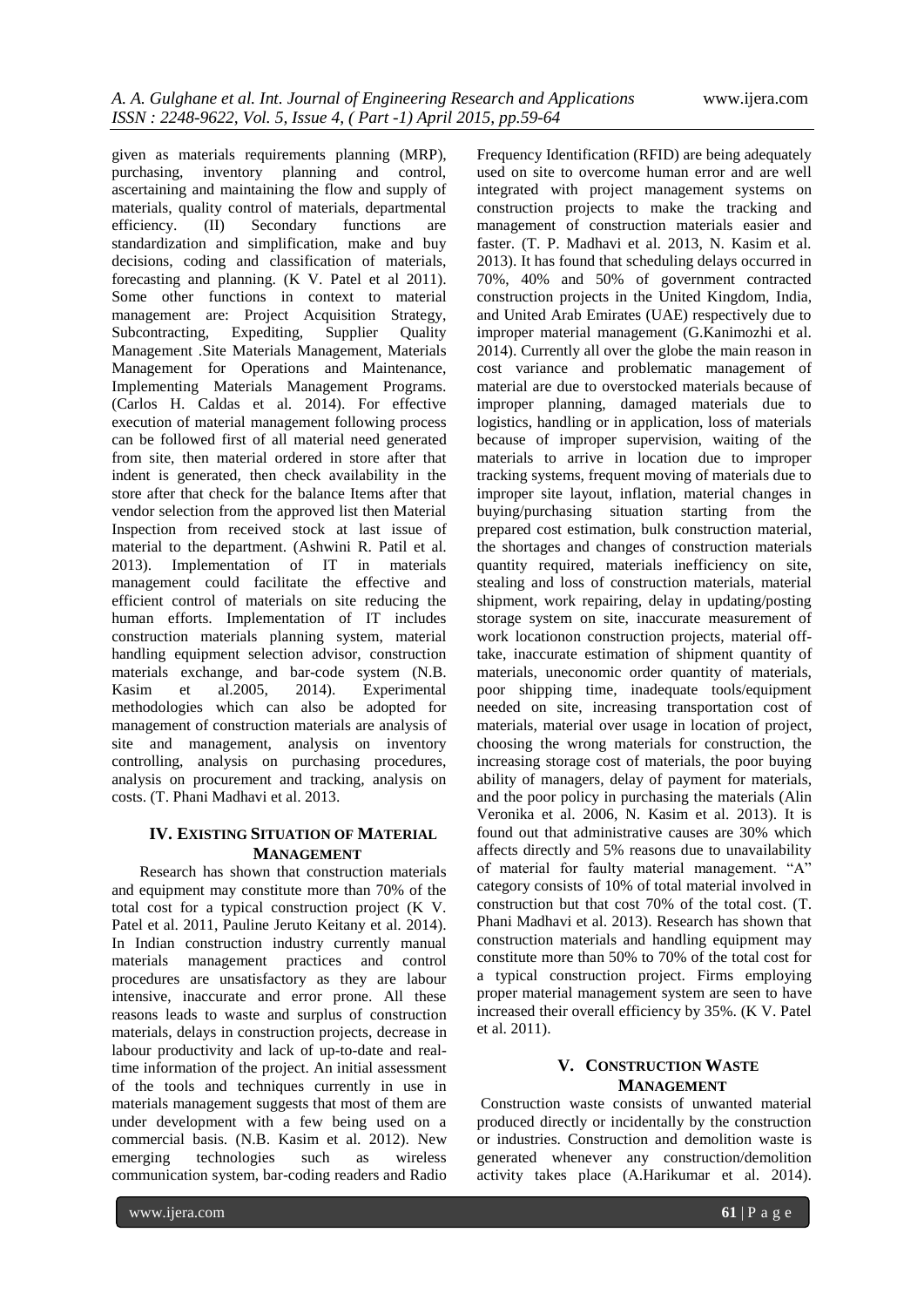Construction wastes in any project are in the form of building debris form demolition process, rubble, earth material, concrete waste, steel waste, timber waste, and mixed site clearance construction materials, arising from different construction activities of project including land excavation or formation on site, civil and building construction materials, site clearance waste, demolition activities waste, roadwork waste, and building renovation waste. The management of construction wastes is a global environmental issue experienced by countries all over the world (L. Y. Shen et al. 2004, C. S. Poon et al. 2013, Siti Akhtar Mahayuddin et al. 2013). Vigorous literature review identified 81 factors for causing construction waste and clustered in 7 groups of factors namely design of project, handling of construction materials and equipment, construction workers, project management, site condition and procurement of materials and external items (Ismail Abdul Rahmana et al. 2013). The term "wastage" refers to the variance if any between the estimated and actual consumption of an individual item and total factor consumption of all inputs in a construction project. Material waste has been recognized as a major problem in the construction industry that has important implications both for the efficiency of the industry and for the environmental impact of construction projects. (S V. Desale et al. 2013, Jing Zhang et al. 2005). For managing the waste their must be efficient waste management system which can control the waste at source and manage the waste at every stage or phase of construction project (M D. Meghani et al. 2011, K R. Kareem et al. 2013). Moreover, waste measurement plays an important role in the management of production systems since it is an effective way to assess their performance. The increasing awareness of environmental impacts from construction wastes has led to the development of waste management as an important function of construction project management (Carlos T. Formoso et al. 2002). Waste management in construction activities has been promoted for the aim of protecting the environment in line with the recognition that the wastes from construction works contributes significantly to the polluted environment (L. Y. Shen et al. 2004). Various approaches for managing construction wastes have been developed in the existing research works and simultaneously practices, and these project works can be grouped largely into three areas mainly classification of waste, management strategies for waste and disposal technologies for waste. Construction activities generally have negative effects on the environment, which includes the exploitation of natural land and other resources for development and the generation of waste and various forms of pollution (Tam et al. 2005, 2006, Carlos T. Formoso et al. 2002, S. Nagapan et al. 2012 ). Other negative impacts to the environment are generation of waste, ecological imbalance, changes in living environment, sewage, reduction in environmental resources and energy usage (Siti Akhtar Mahayuddin et al. 2013). To reduce this impact on environment construction practitioners need to determine significant contributory factors of waste generation before engaging with construction works (Ismail Abdul Rahmana et al. 2013).

**VI. CONTROL OF CONSTRUCTION WASTE** Reduction of waste can be done by practicing attitude towards Zero wastage, proper decisions at design stage, site management, proper standardization of construction materials, and Codification of the same (S. Sanmath 2011). Construction waste can also be reduced by using waste management system on project. The project activities are to be planned at every stage by every construction personnel, who are involved, in minimizing the overall waste generation at project (J. Thomas et al. 2013). Waste rate estimation method can be used to improve the handling material, reduce the waste rate, and improve productivity (A. Al-Hajj et al. 2011, M D. Meghani et al. 2011). Concept of 3R and 4R can be also beneficial to reduce the wastage of construction materials, which includes reduce, reuse, recycle, and recovery. These can be applied to the entire lifecycles of products and services (K R. Kareem et al. 2013, J. Thomas et al. 2013, Nitish Bagdi et al. 2013). The free-flow mapping presentation technique can be adopted in the study for investigating the waste flow practice on construction sites. The technique has been considered advantageous in presenting flows of processes logically, clearly, and in the simplest way (L. Y. Shen et al. 2004). The prediction of waste flow can be modelled through the building elements at the construction stages (Siti Akhtar Mahayuddin et al. 2013). For effective reduction of material waste management strategy for construction waste can be used such as reduce waste generation, maximize reusing, and recycling, reduce the intake of mixed construction waste at landfills. The use of environmental friendly construction methods has been encouraged, such as using a large panel system on any project site, applying prefabrication components for effectivity, and reducing the application of wet trade (L. Y. Shen et al. 2004). A management strategy for construction waste also involves the maintenance of a well-managed public filling programme with sufficient facilities and access. Sort mixed construction waste and not just dispose of it in any single place, reuse and recycle as of materials as far as possible, design better and construct more efficiently to minimize waste etc. (A.Harikumar et al. 2014). Various strategies for Construction and Demolition waste reduction also include standardization of design, stock control for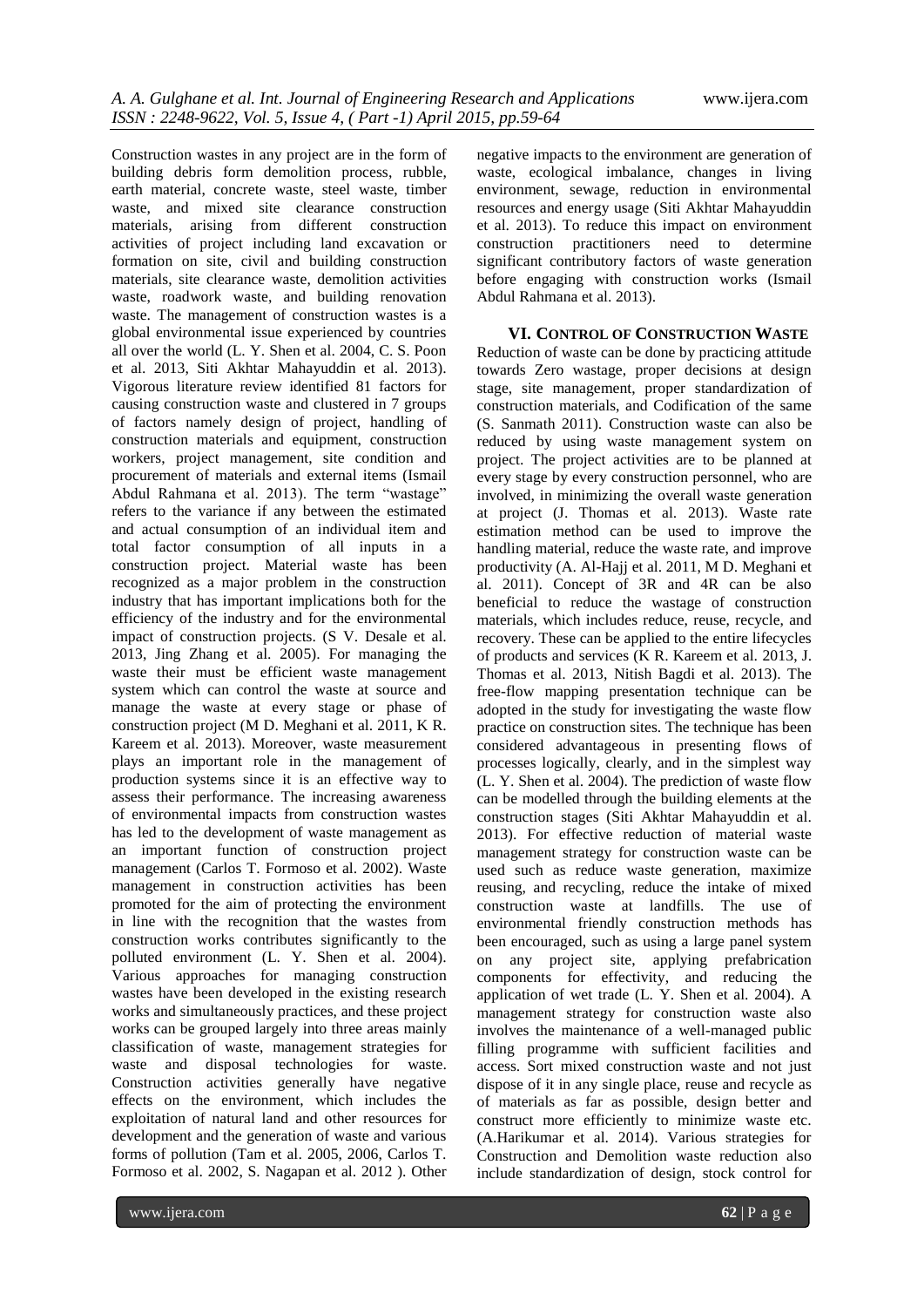minimization of over ordering, environmental education to workforce etc. (N. Bagdi et al. 2013). Government implemented construction waste disposal charging scheme (CWDCS) can provide financial incentives to C&D waste generators to reduce waste and encourage reuse and recycling. Government's interventions like Landfill tax, higher tax for using virgin construction materials, tax credits for recycling etc can be used on construction site for waste minimization (C. S. Poon et al. 2013, Mansi Jain 2012).

#### **VII. EXISTING SITUATION OF CONSTRUCTION WASTE**

Due to least priority given to appropriate site waste minimization and management systems in Indian construction industry leads to generation of huge quantities of material waste every year. Presently, awareness of resource-efficient construction practices is lacking in most countries (J. Thomas et al. 2013). Currently, existence of national policies as well as the regional policies, laws and regulations governing reuse and recycle principles for construction waste is minimal as far as India is consent (Mansi Jain. 2012). At present, private contractors remove this waste to privately owned site, low-lying land for a price purpose, or more commonly dumping it in unauthorized manner along roads or other public land or the region (A.Harikumar et al. 2014). Central Pollution Control Board has estimated current quantum of solid waste generation in India to the tune of 48 million tons per annum of which waste from Construction Industry accounts for 25% (A.Harikumar et al. 2014, B.Prakash Rao et al. 2014). Recent studies as in pointed out the waste generated in China are around 40% and 39.27 million tons in Spain. Malaysia and Singapore is facing the problem of illegal dumping and the issue has become more serious recently throughout the country. According to government statistics, in Hong Kong, soft inert materials (such as soil, earth, and slurry) account for approximately 70% of all C&D waste, which can only be reused as fill materials in reclamation and earth filling works (C. S. Poon et al. 2013). Investment in construction accounts for nearly 11 per cent of India"s Gross Domestic Product (GDP) (Market, 2009). Technology Information, Forecasting and Assessment Council (TIFAC) study mentions that total construction work for five years during 2006-2011 is equivalent to \$847 billion. Therefore material waste generation from construction activity is also huge in monetary terms. Statistical data shows, construction, and demolition (C&D) debris frequently makes up to 30% of the waste received at many landfill sites around the world. (Mansi Jain, 2012). According to European Topic Centre on Resource and Waste Management (EIONET, 2006) construction and demolition waste

represents around 25% of all waste generated. Indian buildings in 2013 must have generated more than 53 million tonnes. Demolitions of buildings generate 300-500 kg per sq meter (TIFAC. 2013). Considerable research has been carried out in country like United States of America, Japan, United Kingdom, France, Germany, and Denmark etc. for recycling of waste concrete from site, masonry, and bricks, bituminous and other constituents of waste from Construction Industry. These studies have shown possibility of using construction waste to substitute new materials of recycling. Today, in most European countries, it is economically feasible to recycle up to 80–90% of the total amount of construction waste and most demolition and recycling technologies are generally easy to implement and control (J. Thomas et al. 2013, M. Jain. 2012).

### **VIII. CONCLUSION**

The systematic literature review identified that Materials management processes require a transformation to improve the overall in handling of materials for more efficiency and effectiveness on the construction site. This is because poor handling of construction materials affects the overall performance of construction projects in terms of cost, time, quality, and productivity. From the literature review it is understood that this area require further research to find some feasible solutions to control the total project cost. There is no proper system for procurement of construction materials. This give light to the fact that pre-planning and material procurement are equally important in controlling the total project cost. It reveals that the minimization of materials wastage during the construction phases is important in order to avoid loss of profits. It is observed that considerable research has been conducted to investigate individual construction waste management strategies at a specific stage of a construction project. Currently, the majority of research efforts have been given to the material loss in construction activities rather than the non-valueadding work as an intangible waste. Waste Generation Rate is an effective indicator for measuring construction waste and benchmarking construction waste management performance.

#### **REFERENCES**

#### **Journal Papers:**

- [1] K.V. Patel, C.M. Vyas, Construction Material Management on Project Sites, National Conference on Recent Tends in Engineering and Technology, 2011.
- [2] M T. Phani, S V. Mathew and S. Roy, Material Management in Construction – A Case Study, International Journal of